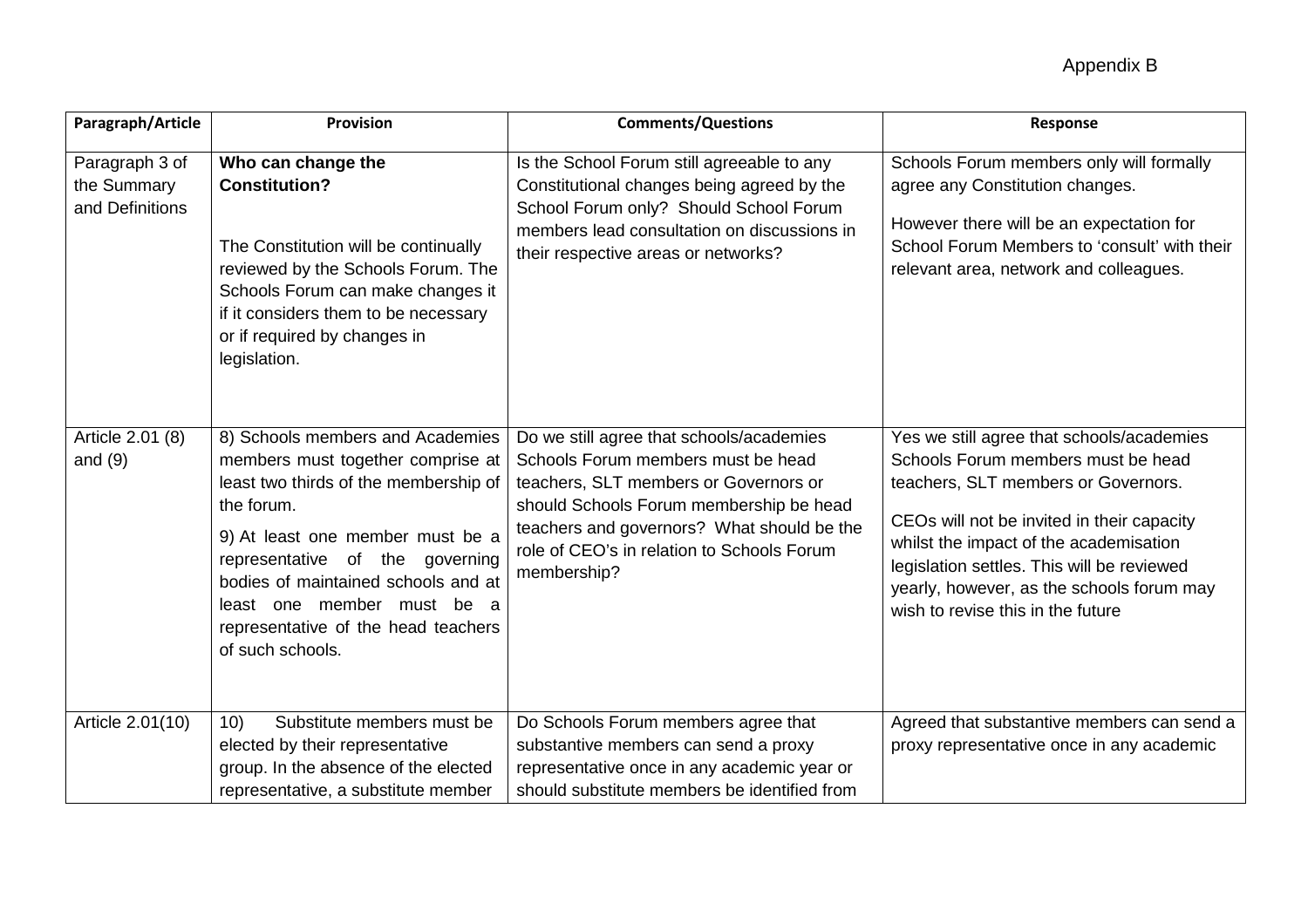|         | has full membership status at a<br>schools forum meeting. The<br>substitute member is part of the<br>quorum and has voting rights. The<br>substantive School's Forum member<br>is responsible for ensuring that a<br>'Proxy Voting Form' is completed<br>and sent to the clerk prior to the<br>meeting or presented on the day<br>prior to the meeting. Substantive<br>members can only send a substitute<br>member once in any academic year | the pool of any unelected candidates from any<br>election process?                                                                                                                                                                                                 | year, which will be nominate by the<br>substantive member of the Schools Forum.<br>We have decided against a pool of substitute<br>members made up of unelected candidates<br>from any election process                                             |
|---------|-----------------------------------------------------------------------------------------------------------------------------------------------------------------------------------------------------------------------------------------------------------------------------------------------------------------------------------------------------------------------------------------------------------------------------------------------|--------------------------------------------------------------------------------------------------------------------------------------------------------------------------------------------------------------------------------------------------------------------|-----------------------------------------------------------------------------------------------------------------------------------------------------------------------------------------------------------------------------------------------------|
| 2.04    | Composition of the School and<br>Academy membership                                                                                                                                                                                                                                                                                                                                                                                           | Given the ending of the 14-19 Partnerships,<br>should the LA delete this role from the non-<br>school membership?                                                                                                                                                  | Yes the role of the 14-19 Partnerships should<br>be removed but replaced with a Further<br>Education representative.                                                                                                                                |
| 2.05(c) | <b>Academy representatives:</b><br>Academies will have a total of 8<br>members on the Nottinghamshire<br>Schools Forum which includes 1<br>Academy Special School. It would<br>be good practice for the Academy<br>members to include representation<br>of all phases of Academies within<br>Nottinghamshire. Regulations<br>require that the election of members<br>to this group should be by the                                           | Does the Schools Forum agree that it is the<br>governing bodies of individual academies who<br>should elect forum members?<br>Does the Schools Forum wish to continue<br>reviewing academy representatives to reflect<br>primary/secondary distribution of pupils? | Yes agreed - it is the local governing bodies<br>of individual academies who should elect<br>forum members and not the Trust<br>Yes agreed to continue reviewing academy<br>representatives to reflect primary/secondary<br>distribution of pupils? |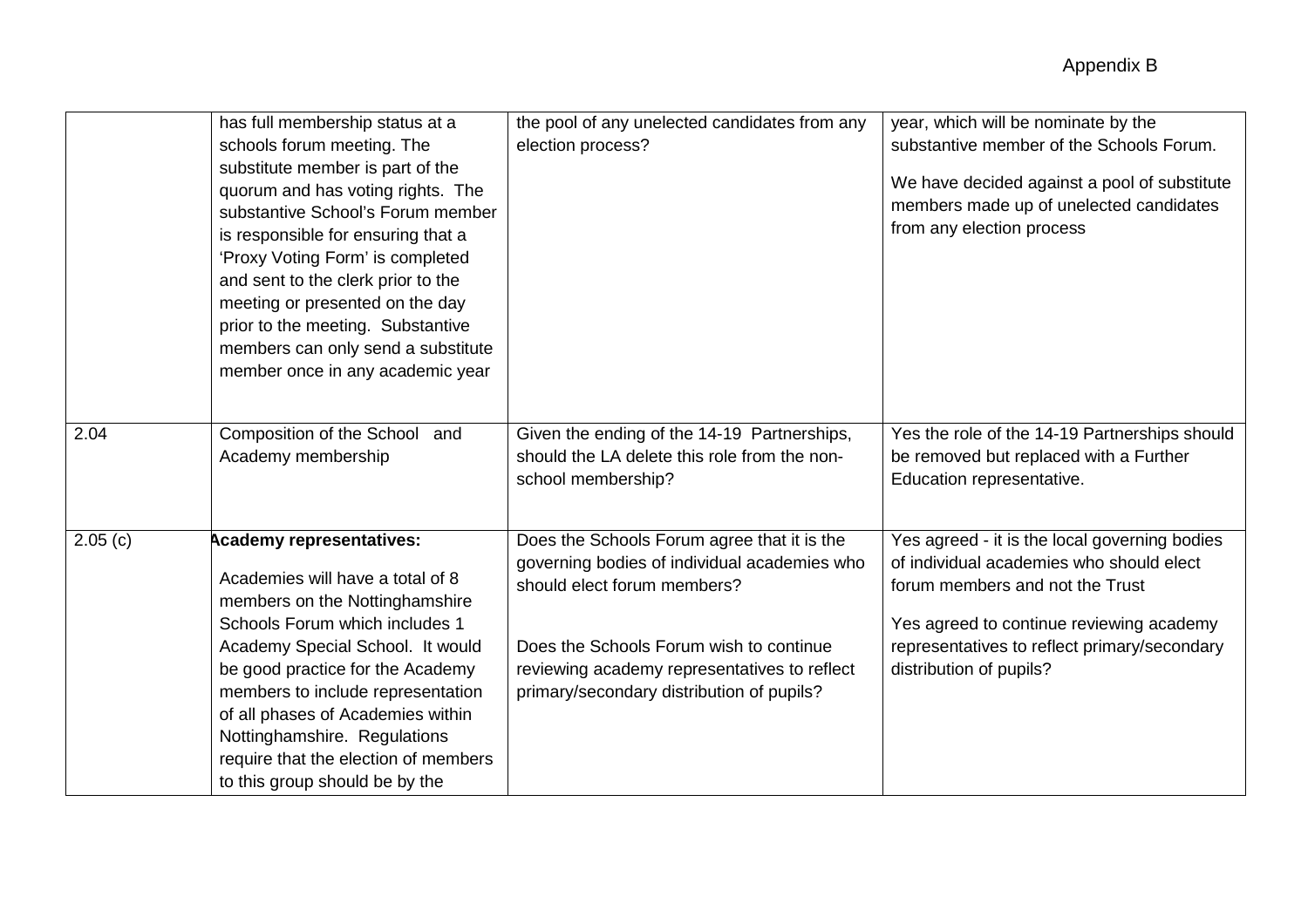|            | governing bodies of the Academies<br>in the local authority area.                                                                       | Does the Schools Forum wish to distribute<br>academy members places based on the<br>number of pupils in a particular MAT?<br>Does the Schools Forum wish to clarify the<br>academy representative guidance to indicate<br>that MATS cannot be over represented by their<br>schools on the Schools Forum?                                                                                     | No disagree that academy members places<br>should be based on the number of pupils in a<br>particular MAT.<br>Yes this has been clarified                                                                                           |
|------------|-----------------------------------------------------------------------------------------------------------------------------------------|----------------------------------------------------------------------------------------------------------------------------------------------------------------------------------------------------------------------------------------------------------------------------------------------------------------------------------------------------------------------------------------------|-------------------------------------------------------------------------------------------------------------------------------------------------------------------------------------------------------------------------------------|
| $2.05$ (d) | <b>Special School Headteachers</b>                                                                                                      | Should the nomination of special school reps<br>be overseen by the Governors trust Board or<br>Special Schools trust Board?<br>As the Constitution deals with special school<br>academies separately to other academy<br>representatives, is the Schools Forum<br>agreeable to special school nominations and<br>elections are undertaken by special school<br>governors rather than by MATS | Yes the Governor trust board to oversee all<br>nominations and elections<br>Yes it was agreed that academy &<br>maintained special schools nominations and<br>elections are undertaken by special school<br>local governing bodies. |
| 2.05(e)    | <b>Governors</b>                                                                                                                        | Given the number of pupils now attending<br>academies, Does the Schools Forum agree<br>that there should be 2 rather than 1 academy<br>governor representative?                                                                                                                                                                                                                              | No disagreed - the following was agreed.<br>At least 2 from the maintained sector, 1 from<br>the academy and 1 from the special school<br>sector.                                                                                   |
| 2.10       | <b>Recording the Composition of</b><br><b>School Members</b><br>The Local Authority will make a<br>written record of the composition of | Does the Schools Forum agree that a proforma<br>should be drafted to summarise this key<br>information?                                                                                                                                                                                                                                                                                      | Yes agreed that a proforma should be drafted<br>to summarise key information and that it<br>would be published on the schools forum<br>website.                                                                                     |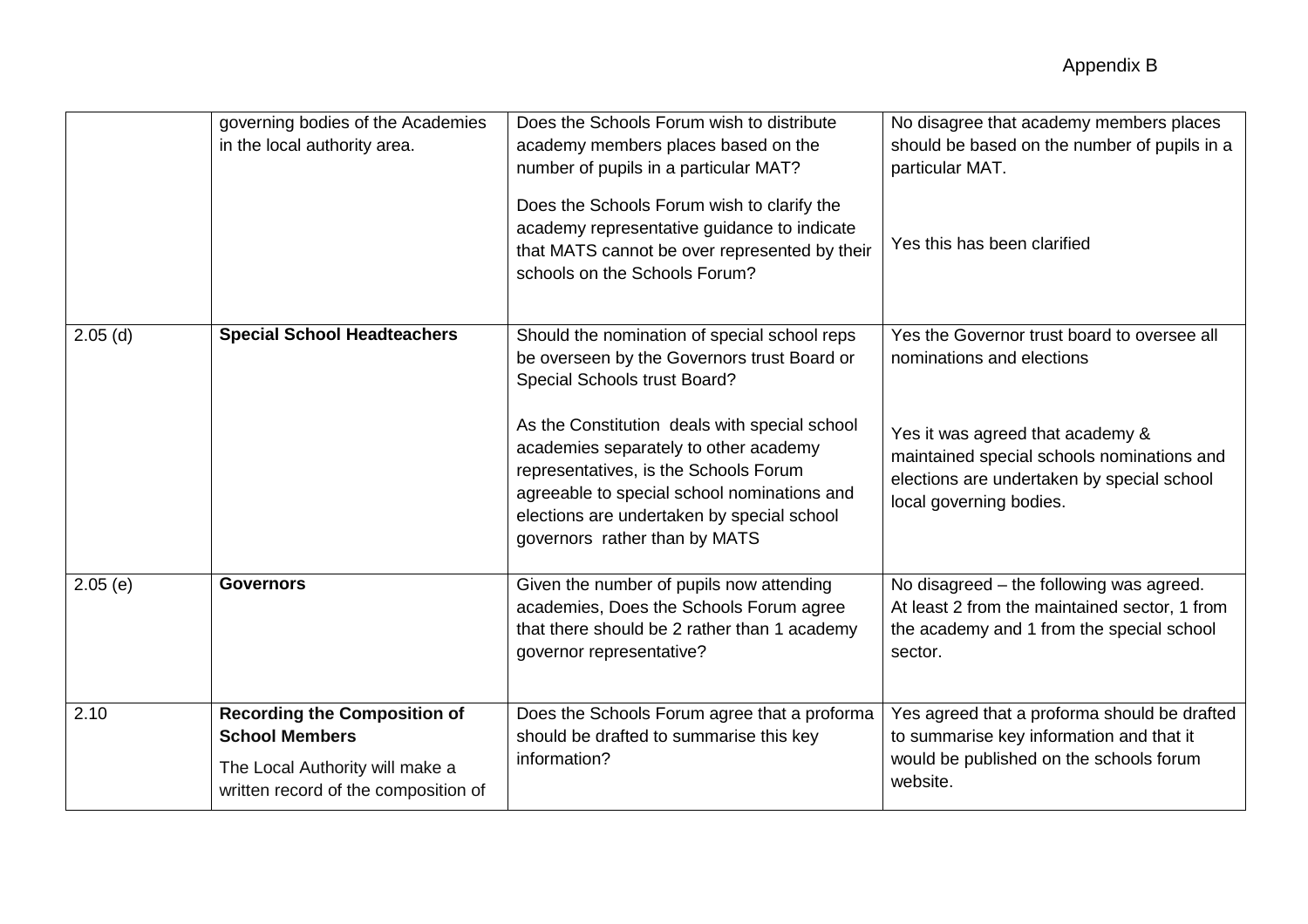|                   | its schools forum detailing the<br>following-<br>a) the numbers of schools members<br>and by which group or sub-group<br>they were elected,                        |                                                                                                                                                                                                     |                                                                                                                                              |
|-------------------|--------------------------------------------------------------------------------------------------------------------------------------------------------------------|-----------------------------------------------------------------------------------------------------------------------------------------------------------------------------------------------------|----------------------------------------------------------------------------------------------------------------------------------------------|
|                   | b) the number of academies<br>members and the number of non-<br>schools members,                                                                                   |                                                                                                                                                                                                     |                                                                                                                                              |
|                   | c) their terms of office,                                                                                                                                          |                                                                                                                                                                                                     |                                                                                                                                              |
|                   | d) how they were chosen and whom<br>they represent.                                                                                                                |                                                                                                                                                                                                     |                                                                                                                                              |
|                   | e) the term of office for schools and<br>academies members.                                                                                                        |                                                                                                                                                                                                     |                                                                                                                                              |
|                   | This will be published on the schools<br>forum website.                                                                                                            |                                                                                                                                                                                                     |                                                                                                                                              |
| Article 5<br>5.01 | Chair and vice chair                                                                                                                                               | Does the Schools Forum agree that the Chair<br>and Vice Chair can be reselected for a further<br>maximum of 3 years?                                                                                | Yes agreed that the Chair and Vice Chair can<br>be reselected for a further maximum of 3<br>years                                            |
|                   | The chair and vice chair will be<br>members of the Schools Forum<br>elected to the positions by the forum<br>at the Autumn term meeting. Each<br>will hold office: | Does the Schools Forum agree that<br>membership is for a period of 3 Years? Does<br>the Schools Forum wish to state that members<br>should have a break of 1 year before seeking<br>re appointment? | Yes agreed that membership is for a period<br>of 3 years and that members should have a<br>break of 1 year before seeking re-<br>appointment |